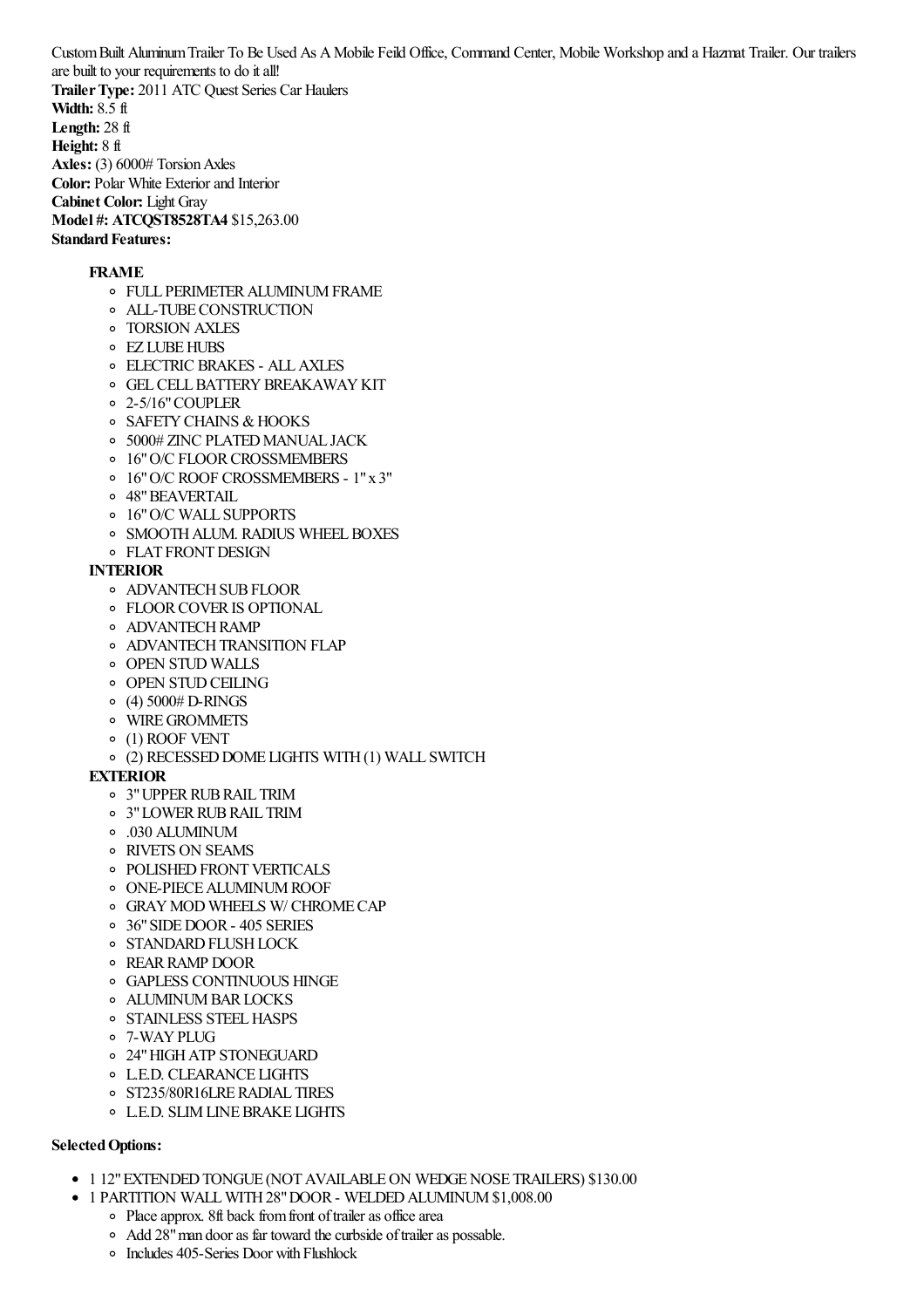- $\bullet$  28 ft 18" ADDITIONAL HEIGHT / FT \$924.00
	- <sup>o</sup> \*\*\* REAR DOOR OPENING DOES NOT EXCEED 7' HEIGHT UNLESS OPTIONED SEPARATELY \*\*\*
	- o \*\*\* ENTRANCE DOOR WILL NOT EXCEED 78" \*\*\*
- 1 WEIGHT DISTRIBUTION PREP INCLUDES HANGERS 31" BACK FROM CENTER OF COUPLER \$254.00 **O INCLUDES 36" SAFETY CHAINS**
- 1 ADD 6000# AXLE TO TANDEM AXLE \$1,563.00
- 1 UPGRADE TO 36" 455 SERIES DOOR WITH SCREEN DOOR \$250.00
	- Place this door as the entrance to the workshop area
		- **•** Includes Tinted Window
		- o Includes FMVSS Lock
- 1 ADD 32" 405 SERIES DOOR \$675.00
- 2 ALUMINUM SLIDE-IN/OUT STEP \$586.00
	- **ONE AT EACH DOOR**
	- **O STEP WIDTH MATCHES DOOR SIZE**
- 28 ft SCREWLESS EXTERIOR / FT (STANDARD HEIGHT THRU 18" EXTRA HEIGHT) \$588.00
	- o Includes Upgrade to 3" Rub Rail on SS & MSX Models
- 1 pair 3-WAY WALL SWITCHES 12V (PAIR) \$65.00
- 1 UPGRADE TO PREMIUM WIRING 12V \$514.00
	- <sup>o</sup> 12 VOLT FUSE PANEL
	- **O WAGO ELECTRICAL CONNECTORS**
	- **O UPGRADE FROM STANDARD WIRING**
- 17.0 KW ONAN GENERATOR PKG. GAS (120V/240V) \$7,750.00
	- **OF FUEL COMPARTMENT**
	- <sup>o</sup> 13 GAL ABOVE FRAME FUEL TANK
	- o 20" x 36" 405 SERIES LOCKING FUEL DOOR
	- **O GENERATOR WIRING & PREP**
	- REMOTE START
	- **O INSULATED GENERATOR COMPARTMENT WITH GALVANIZED LINER**
	- o 36" x 36" 405 SERIES VENTED TOP HINGED GEN DOOR
	- 50 AMP AUTO TRANSFER SWITCH
	- o 12V BATTERY & BOX, WIRED
- 1 UPGRADE FROM 13-GALLON FUEL TANK TO 24-GALLON IN-FRAME FUEL TANK \$845.00
	- **O LOCKABLE CAST FUEL DOOR**
	- o FUEL GAUGE
	- **O INCLUDES AUXILIARY ELECTRIC FUEL PUMP**
- 1 AIRLINE PREP 1 INLET- 3 OUTLETS \$455.00
	- Add (2) more outlets to the outside of trailer and place inlet on the outside of trailer on the curbside toward the front o 20 AMP RECEPT ON DEDICATED CIRCUIT
- 1 4000# SUPER WINCH, REMOTE, & BATTERY \$1,034.00
	- Place at infloor winch box
	- o 12V BATTERY & BOX, WIRED
- $\bullet$  1 13,500 BTU LOW PROFILE A/C (9.5" OVERALL HEIGHT) DOMETIC \$1,188.00
	- **O INSTALL IN FRONT PART OF TRAILER IN THE OFFICE AREA**
	- O THERMOSTAT IS OPTIONAL (THERMOSTAT IS REQUIRED ON DUCTED UNITS)
	- **ODUCTING IS OPTIONAL**
	- **O HEAT STRIP IS OPTIONAL**
- 1 HEAT STRIP FOR A/C DOMETIC \$125.00
	- <sup>o</sup> \*\*\* Not Available on 15.0BTU Low-Profile A/C \*\*\*
	- <sup>o</sup> \*\*\* Cannot Be Used With Heat Pump \*\*\*
	- <sup>o</sup> \*\*\* 13.5 and 15.0 Brisk Air Do Not Require Thermostat \*\*\*
- 1 15,000 BTU LOW PROFILE A/C WITH HEAT PUMP (9.5" OVERALL HEIGHT) DOMETIC \$2,000.00
	- **O THERMOSTAT IS INCLUDED**
	- <sup>o</sup> \*\*\* DUCTING IS OPTIONAL \*\*\*
	- <sup>o</sup> \*\*\* INSULATION RECOMMENDED \*\*\*
	- <sup>o</sup> \*\*\* HEAT PUMP WILL NOT WORK BELOW 40 DEGREES FAHRENHEIT \*\*\*
	- o \*\*\* FURNACE RECOMMENDED FOR USE BELOW 40 DEGREES FAHRENHEIT \*\*\*
- 1 A/C THERMOSTAT (MOUNTED TO WALL) DOMETIC \$282.00
- 1 35,000 BTU DUCTED LP FURNACE (INCLUDES TANKS) \$1,235,00
	- Place in workshop area on on drivers side of the trailer against the partition wall with ducts
		- $\circ$  (2) 20# LP TANKS
		- **LP OUICK DISCONNECT**
		- **O LP OUICK DISCONNECT**
		- **O DUCTING FOR FURNACE THROUGH CABINETS**
		- **BATTERY NOT INCLUDED**
- 1 L-SHAPE LOWER ALUMINUM CABINET \$975.00